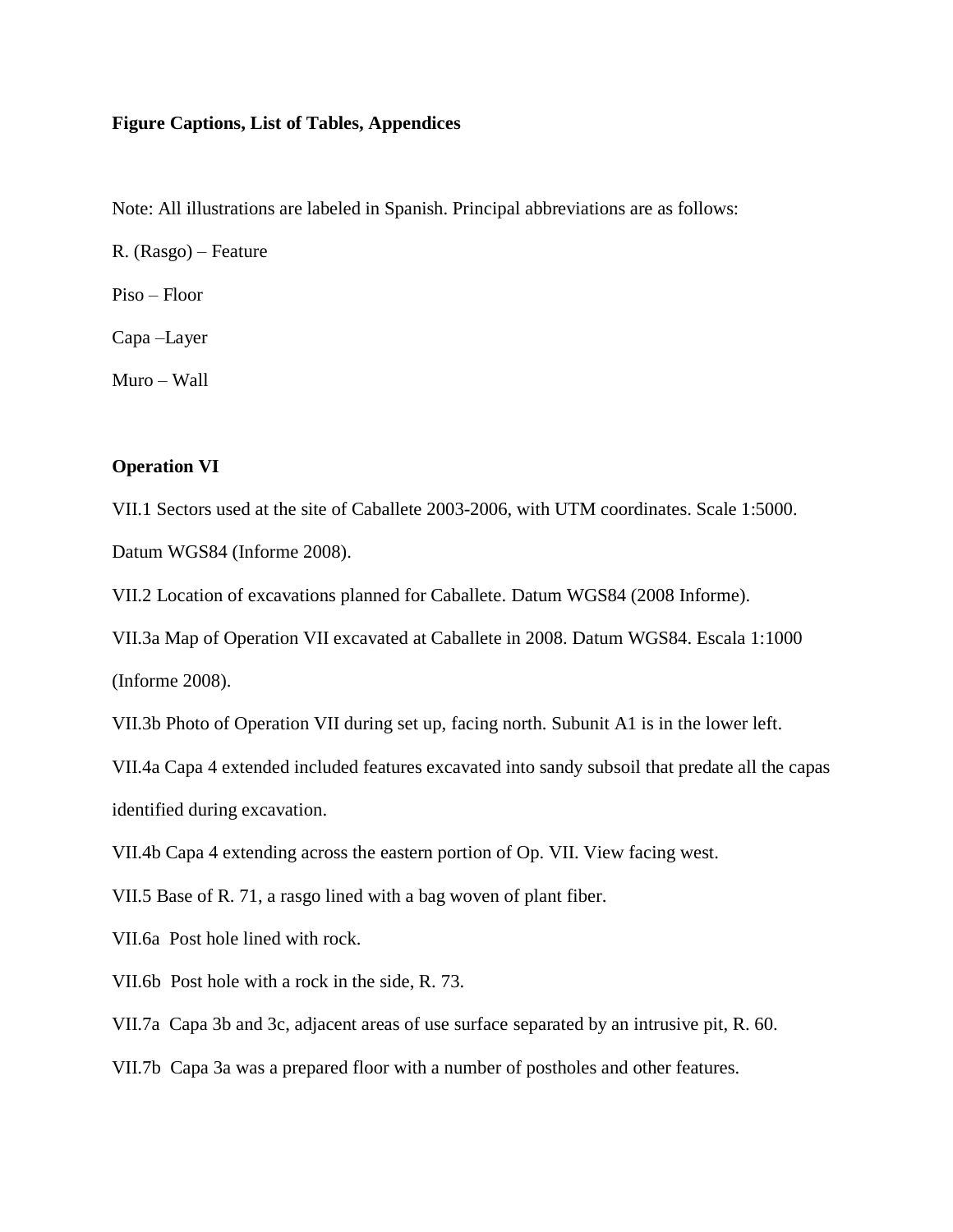VII.7c Photomosaic of Capa 3a (center) at the end of excavation.

VII.7d Unidad 1, Capa 3, showing features and hearths.

VII.8a Fragments of gourd bowl (mate) in R. 36.

VII.9 R. 67 was a deep, stone-lined pit beneath R. 30.

VII.10a Capa 2 ending at an apisonado (use surface), subunits A1-B1 to A10-B10 (Informe 2008).

VII.10b Capa 2, from C6-C8 to J6-J8. The remainder of the apisonado (use surface) extending north from subunits B6-B8 is visible, along with R. 30, a partial gourd bowl, and R. 67, a deep pit filled with rock.

VII.11 Capa 1 with associated floors and features in the south west portion of Op. VII.

VII.12a Capa 1 in the northern arm of the Op. VII excavation, showing features.

VII.12b View south over Op. VII showing the junction of Piso 6 and Muro 1.

VII.13 R. 68 hearth in Capa 1. Fragments of charcoal are visible in the hearth fill.

VII.14a,b Handstones of striped material from Capa 1 in the north arm of Op. VII.

VII.14c Handstone from Capa 2 in the north arm of Op. VII.

VII.15 L: highly polished black stone; R: striped black and white stone, highly polished, pecked lightly on one side, broken end used as a hammerstone.

VII.16a,b,c,d Denticulate tools on large flakes of rock ranging from fine texture (a) to coarse granite (c).

VII.17a,b Drills on flakes of coarse grained material.

VII.18a,b Cobble flake tool, side view and end view.

VII.19 Location of analyzed coprolites in Op. VII.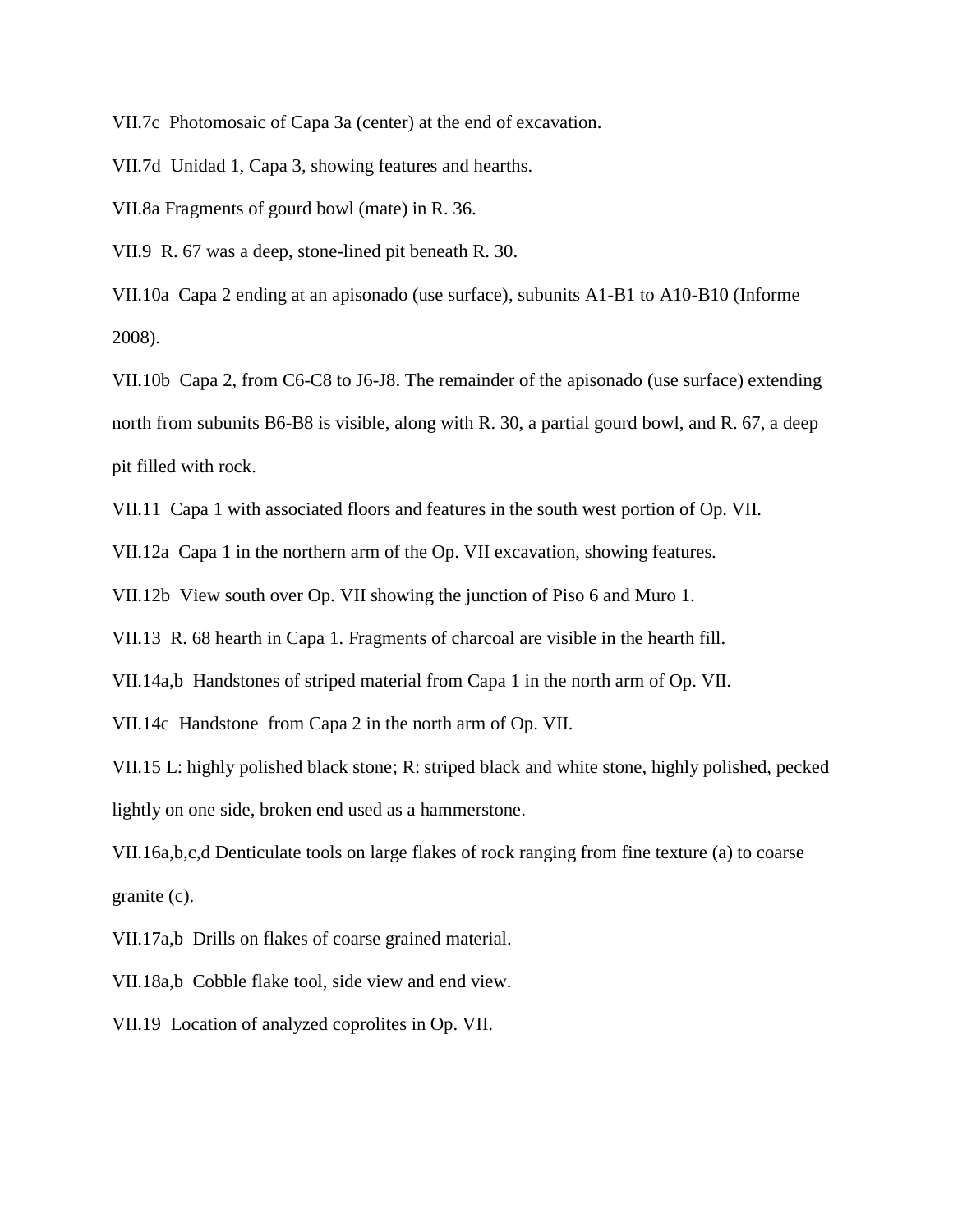#### **Operation IX**

IX.1 Location of Operation IX at Caballete, detail map.

IX.2 Surface of Op. IX at Caballete, view east.

IX.3 East profile of Op. IX showing the relatively shallow cultural deposits.

IX.4 The oldest feature excavated, R.34 was dug into the gravelly original surface in subunit A4.

IX.5 The oldest floor surface in Op. IX was R.10.

IX.6a A portion of R.10 extended across the entire unit. Initially identified as R. 43 in the looter's pit, this portion of floor was identified as the extension of R. 10.

IX.6b Photograph of Op. IX showing the looter's pit and the portion of R.10 visible in it.

IX.7 Postholes R. 26 and R.31 may have been part of a temporary structure.

IX.8 Muro 1 (R. 40) and Muro 2 (R. 39), with Piso 1 (R. 35), Piso 2 (R. 37) and Piso 3 (R. 38).

In the cleared looter's pit, a fragment of R. 10 can be seen.

IX.9 A large intrusive pit, R. 3 covered the east edge of Op. IX. Within the NW room formed by

Muro 1 and Muro 2, F. 4 was a layer of coarse sand that covered the floor surface.

IX.10 A patch of clayey soil formed R. 1.

IX.11a Above R. 1 was a row of rock that may be the remains of a dry-laid stone wall.

IX.11b Photo of Op. IX facing north, looking over the possible wall identified in Capa 2.

IX.12a Small hearth or burned area, R. 2, inside the NW room in op. IX.

IX.12b Photo of R. 2, ash and burned soil in a circular feature.

IX.13 The sharp edge on a natural angular rock was retouched to create denticulate choppingcutting edge.

IX.14a Top view of cobble flake tool.

IX.14b Side view of cobble flake tool.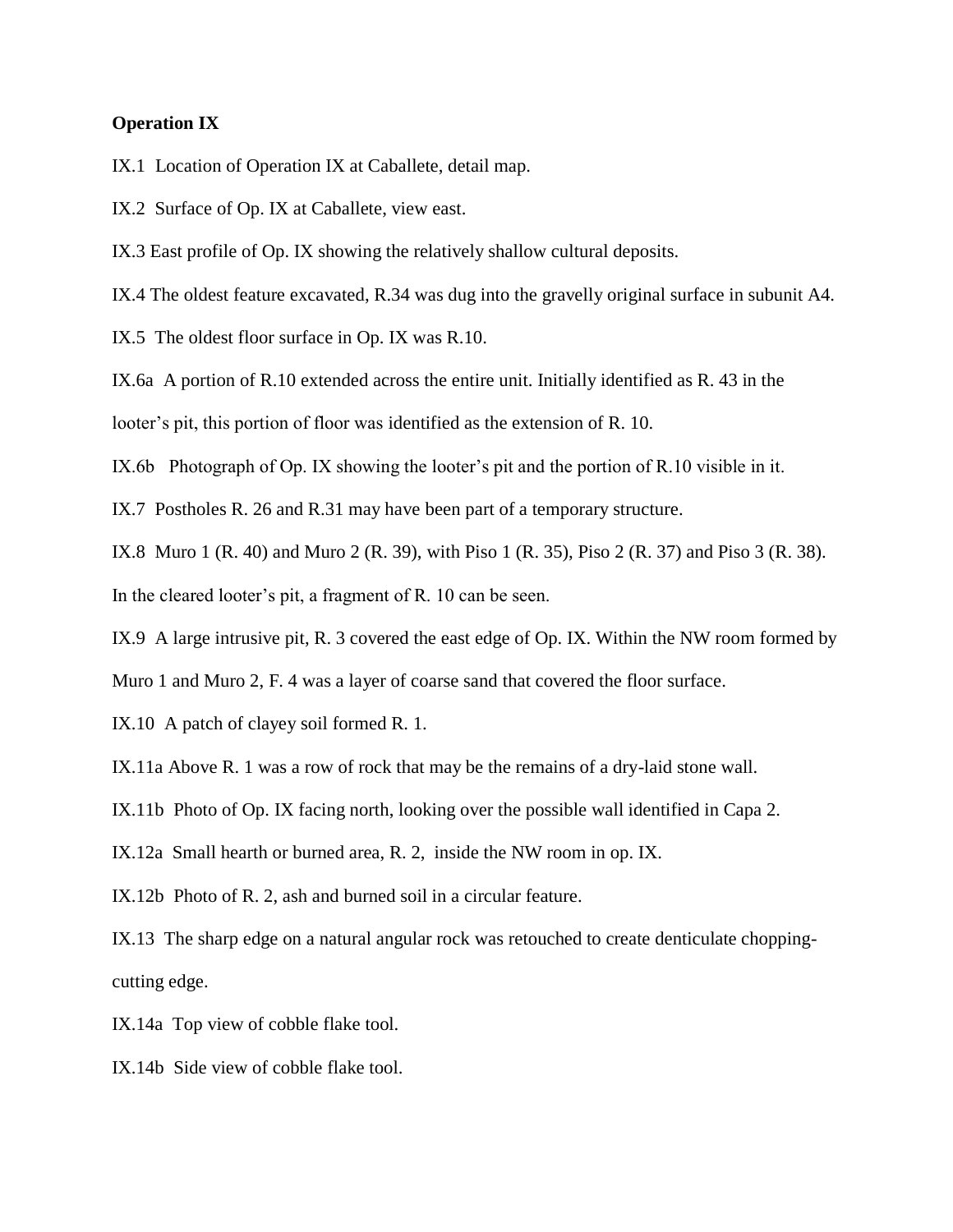IX.15a Bundle/offering of plant remains from west border of Op. IX.

- IX.15b Small skein of cotton string from the bundle/offering in the west border of Op. IX.
- IX.16 Bundle/offering from the east border of Op. IX consisting of a small rolled mat.
- IX.17 Bobbin wound with string from R. 22.
- IX.18a Wad of cotton fiber tied with string from R. 13.
- IX.18b Location of R. 10-R. 21.
- IX.19a Net fragment from R.9.
- IX.19b Net fragment from west profile of Op. IX.
- IX.20 Perforated disk of mate (gourd), possible spindle whorl.
- IX.21 Cotton fabric from the margin of Op. IX, with overcast seam.

## **Operation X**

- X.1 Location of Operation X at Caballete.
- X.2 Surface of Op. X prior to excavation.
- X.3 Close-up of the surface of Op. X, showing the mollusk and charcoal fragments visible on the surface.

X.4 Profile of Op. X along subunits A1-B1 and the south border of the operation.

X.5 Capa 4, the lowest level excavated, showing the use surface within and around the R. 8 structure, features visible and some outcropping of bedrock.

X.6 Capa 3 excavation, showing the two semicircular structures identified.

X.7 Rasgo 8, a U-shaped wall trench outlining a temporary structure of cane.

X.8a R. 8 wall trench with cane fragment in situ.

X.8b Cane poles preserved in the R. 8 wall trench.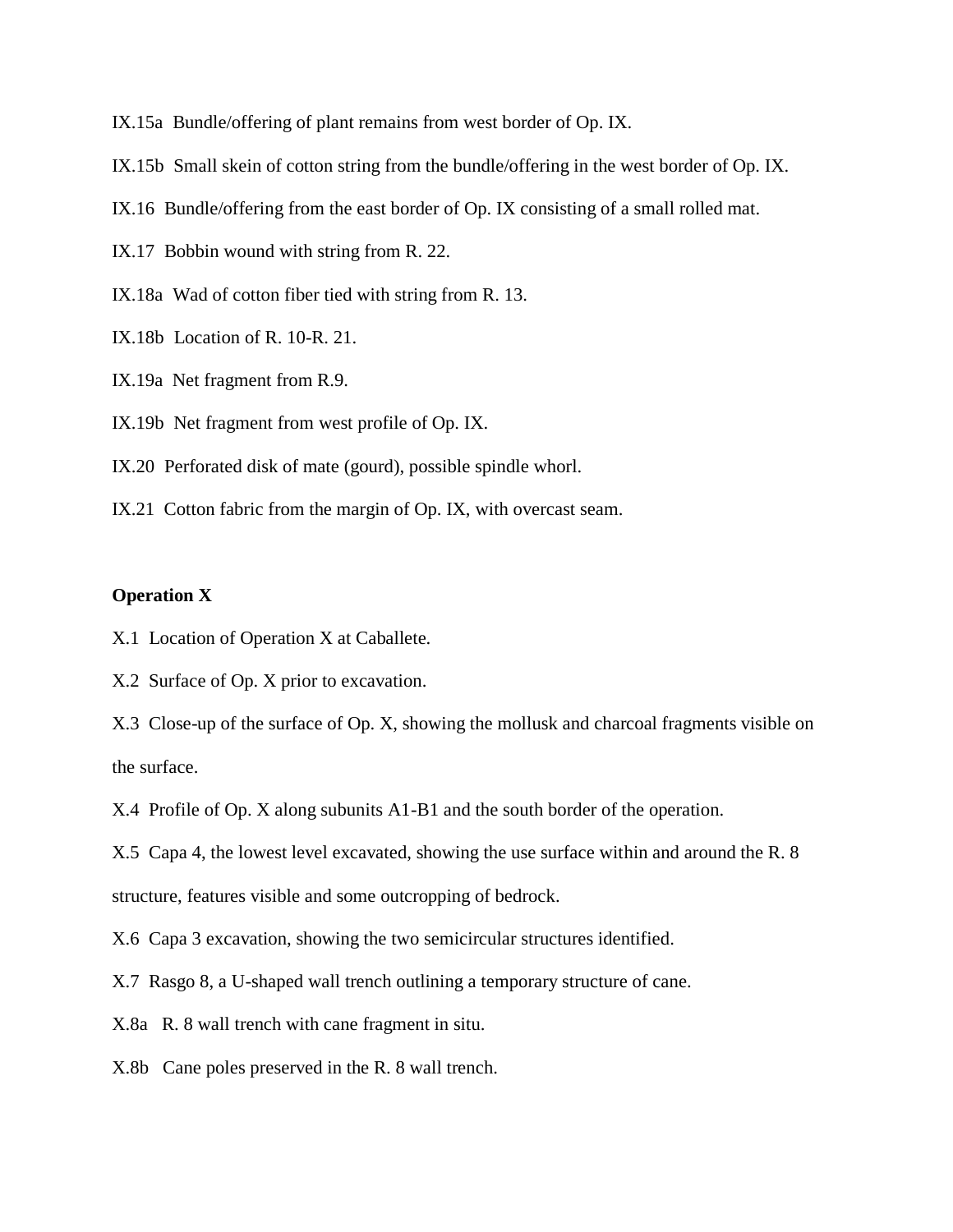- X.9 Maize stalk in R. 8 wall trench.
- X.10 Hearth, R. 5, in the structure outlined by wall trench R. 8.
- X.11 Small pit, R.7, containing corn cobs.
- X.12 Metal fish hook
- X.13 Structure formed by the R. 22 wall trench
- X.14 Photo of R. 22 structure.
- X.15 Denticulate tool from Op. X.
- X.16 Tubular bone beads.
- X.17 Capa 1 use surface and R.2.
- X.18a Twined textile fragment from R.1
- X.18b Twined textile fragment from R.1.
- X.19 Corn stalk found in R. 8 wall trench.

## **List Of Tables**

- T.VII.1. Op. VII CAB 2008 excavation subunits.
- T.VII.2 Floors and postholes uncovered in Op. VII.
- T.VII.3 Location of coprolites analyzed from Op. VII.
- T.VII.4 Analysis of Coprolites from CAB 2008 Op. VII.
- T.IX.1 Hearth features in Op. IX
- T.IX.2 Bundle/Offering features in Op. IX
- T.IX.3 Analysis of coprolites form Op. IX